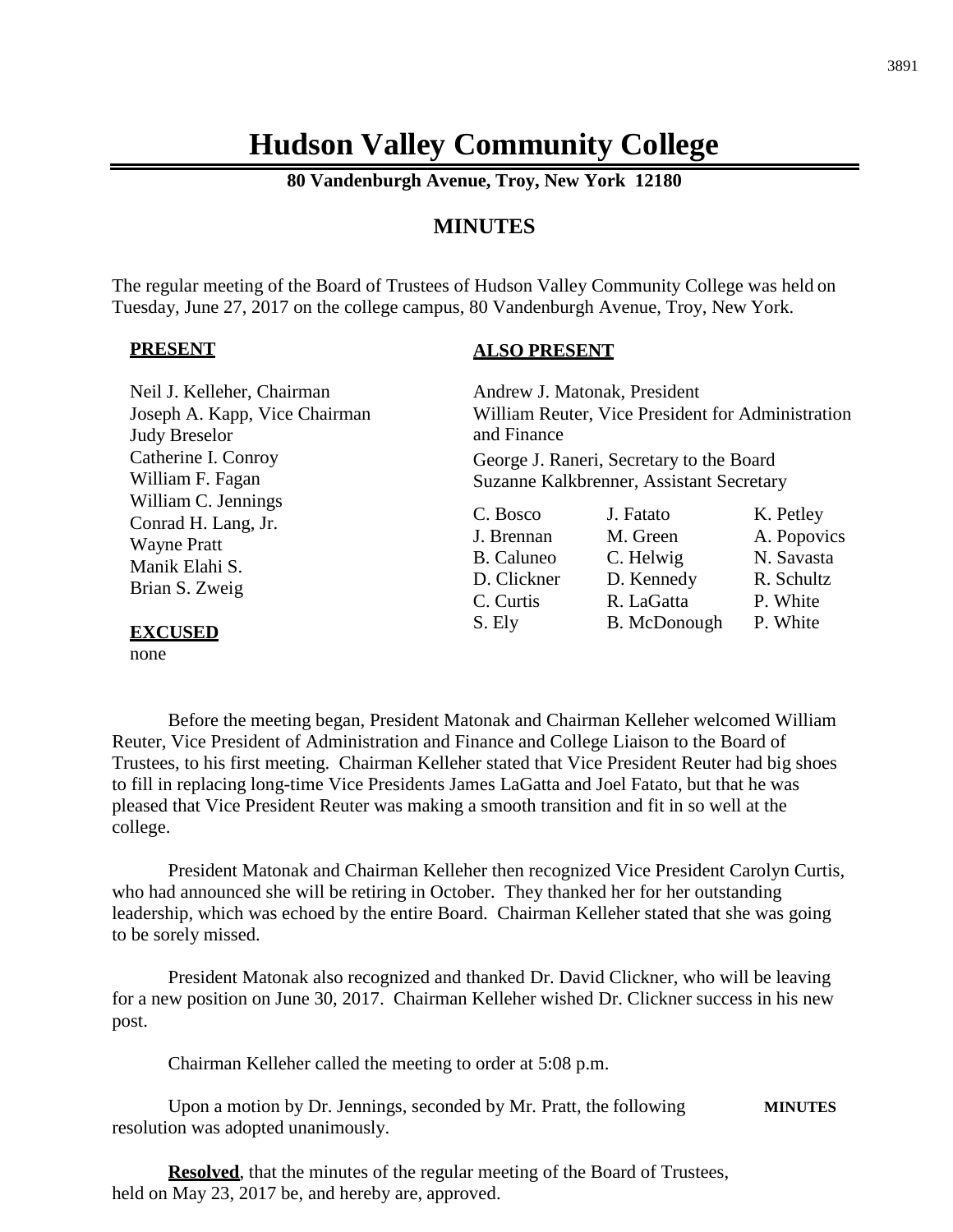Upon a motion by Ms. Conroy, seconded by Mr. Fagan, the following **SALARY INCREASE** resolution was adopted unanimously. **EOC NTP STAFF**

**Resolved**, that the request for approval extension of the salary increase for excluded College non-teaching professional and confidential employees to the eligible non-teaching professional staff, including grant-funded and part-time staff, of the Capital District Educational Opportunity Center, effective September 1, 2017, be, and hereby is, approved.

Upon a motion by Dr. Jennings, seconded by Mr. Elahi, the **CURRICULUM** following resolution was adopted unanimously. **CHANGES**

**Resolved**, that the following curriculum changes, as recommended by the Academic Senate and the President, be, and hereby are, approved, as follows:

**1. Change in Degree Requirements:**

# *A. Mortuary Science, A.A.S. Degree, Fall 2017*

Due to the requirement of the National Board exam of a 75 and the fact that the college does not grant plus or minus grades we needed to require a grade of B in major courses to ensure that students could pass the exam with 75 or higher. All MTSC courses will now be included and require a grade of B or higher.

| <b>Current:</b>                           | New:                                    |
|-------------------------------------------|-----------------------------------------|
| MTSC 100, Funeral Service Orientation     | To complete the program, students must  |
| MTSC 105, Burial Customs                  | earn a B or higher in all MTSC courses. |
| MTSC 207, Funeral Service Grief and       |                                         |
| Counseling                                |                                         |
| MTSC 226, Color and Cosmetics             |                                         |
| BIOL 134, Anatomy                         |                                         |
| Students must earn a grade of C or higher |                                         |
| for program completion.                   |                                         |

### **2. Change in Course Number and Title:**

### *B. MTSC 134, Anatomy; 4 credit hours; Fall 2017*

Course Description: this course is an introduction to the gross anatomy of the human body, using the systems approach with special emphasis on the circulatory, skeletal, and muscular systems. Open only to matriculated Mortuary Science students.

| Current:                                                                         | New:              |  |
|----------------------------------------------------------------------------------|-------------------|--|
| BIOL 134, Anatomy                                                                | MTSC 134, Anatomy |  |
| Changing course prefix from BIOL to MTSC. The course will now be overseen by the |                   |  |
| <b>Mortuary Science Department.</b>                                              |                   |  |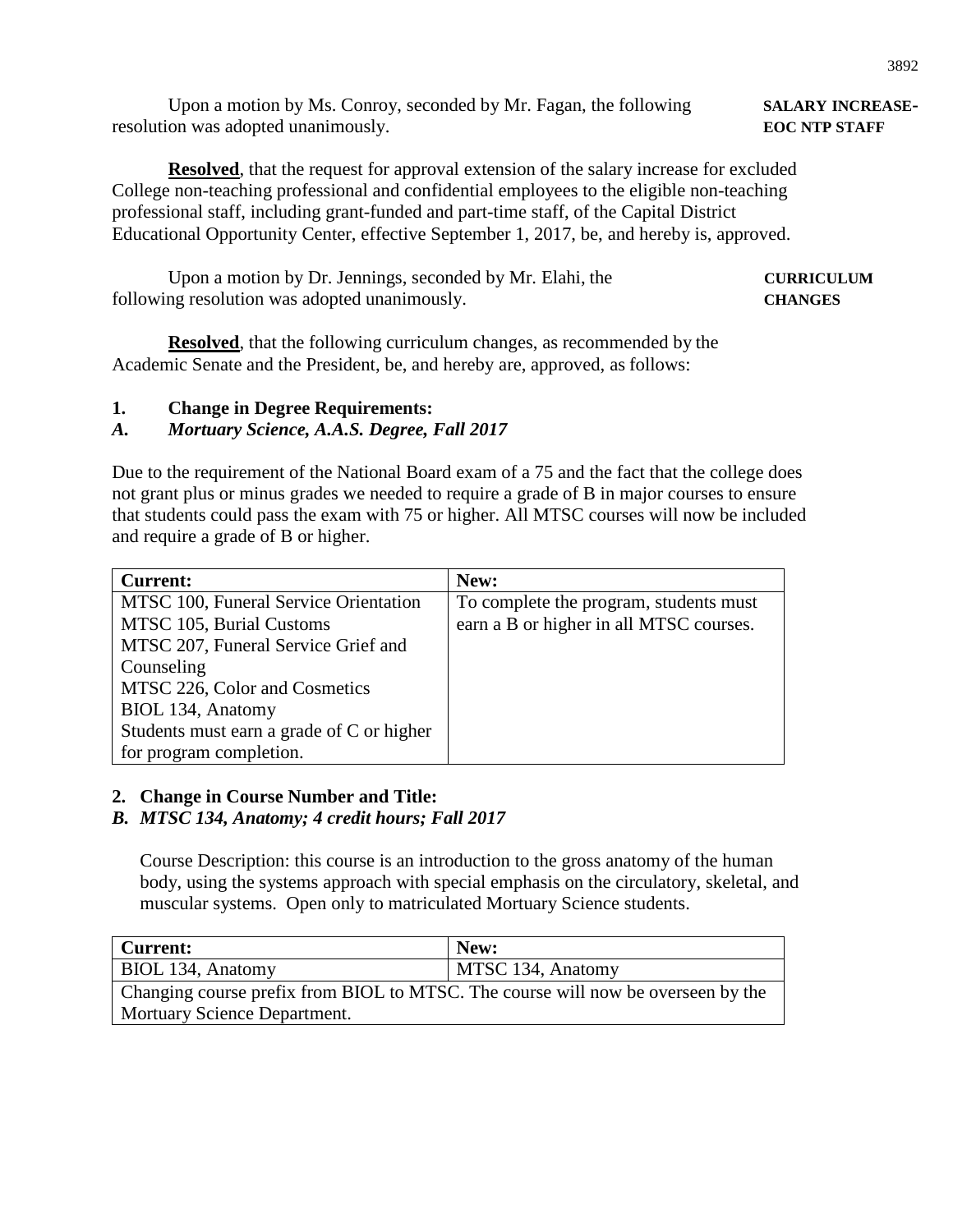# **INFORMATION ITEMS INFORMATION**

The following information items were noted: **ITEMS**

# **A. FULL-TIME FACULTY**

| 1. E.O.C.<br>Loretta Garrand, Instructor,<br>Nursing, E.O.C.,<br>f/t appt., eff. $7/1/17$ | \$50,000/yr                       |
|-------------------------------------------------------------------------------------------|-----------------------------------|
| 2. School of Health Sciences<br>Martha Desmond, Department Chair,<br>Nursing,             |                                   |
| f/t appt., eff. $6/15/17$                                                                 | \$62,020/yr<br>$+8750$ stipend    |
| Lisa Lavery, Instructor,                                                                  |                                   |
| Dental Hygiene,                                                                           |                                   |
| f/t appt., eff. $8/28/17$                                                                 | \$48,981/yr                       |
| 3. School of Liberal Arts & Sciences<br>Justin Baker, Instructor,                         |                                   |
| Fine Arts, Theatre Arts and Digital Media,                                                |                                   |
| f/t appt., eff. $8/28/17$                                                                 | \$48,981/yr                       |
| Denise Brocci, Instructor,                                                                |                                   |
| Mathematics and Engineering Science,                                                      |                                   |
| f/t temp appt., eff. $8/28/17$                                                            | \$48,981/yr                       |
| Jessica Brouker, Instructor,                                                              |                                   |
| English, Foreign Languages and English as a Second Language,                              |                                   |
| f/t appt., eff. $8/28/17$                                                                 | \$48,981/yr                       |
| Paul Charbel, Instructor,                                                                 |                                   |
| English, Foreign Languages and English as a Second Language,                              |                                   |
| f/t appt., eff. $8/28/17$                                                                 | \$48,981/yr                       |
| Nestor Guardado, Instructor,                                                              |                                   |
| English, Foreign Languages and English as a Second Language,                              |                                   |
| f/t appt., eff. $8/28/17$                                                                 | \$48,981/yr                       |
| Antoinette Howard, Department Chair,                                                      |                                   |
| Teacher Preparation,                                                                      |                                   |
| f/t appt., eff. 8/29/17                                                                   | \$60,122/yr<br>$+$ \$8750 stipend |
| Elizabeth McLean, Instructor,                                                             |                                   |
| Biology, Chemistry & Physics,                                                             |                                   |
| f/t appt., eff $8/28/17$                                                                  | \$48,981/yr                       |
| Denise Pickering, Instructor,                                                             |                                   |
| Human Services & Chemical Dependency,                                                     |                                   |
| f/t appt., eff. $8/28/17$                                                                 | \$48,981/yr                       |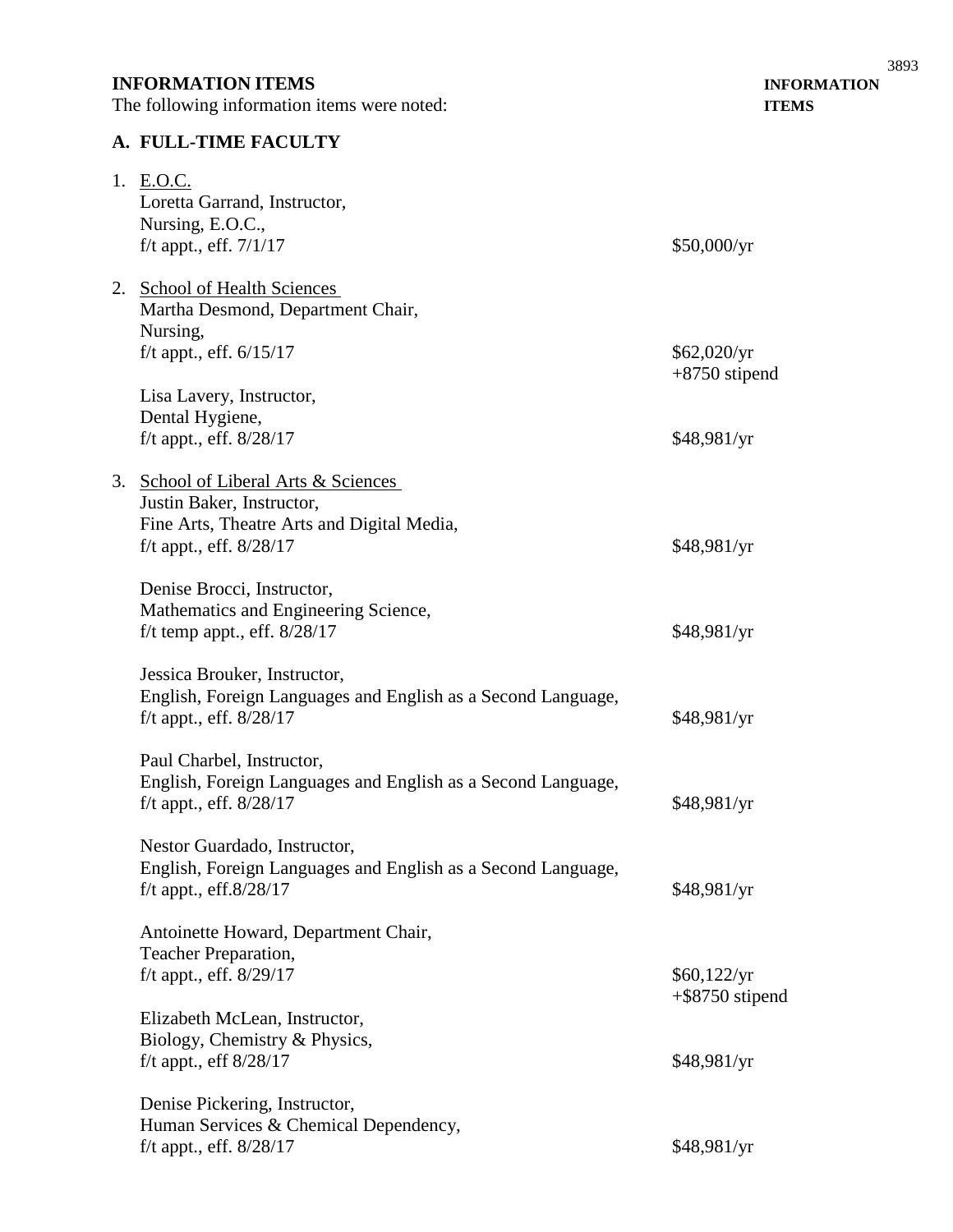|    | Ann Plourde, Instructor,<br>Teacher Preparation,<br>f/t appt., eff. 8/28/17                                                                                                                        | \$48,981/yr |
|----|----------------------------------------------------------------------------------------------------------------------------------------------------------------------------------------------------|-------------|
|    | Sarah Van Alstyne, Instructor,<br>Teacher Preparation,<br>f/t appt., eff. $8/28/17$                                                                                                                | \$48,981/yr |
|    | <b>B. FULL-TIME NON-TEACHING PROFESSIONAL</b><br>1. Academic Affairs<br>Alicia Carr, Advising Specialist,<br>Liberal Arts & Sciences Advisement Center,<br>f/t appt., eff. $5/22/17$ or thereafter | \$40,100/yr |
|    | Joshua Martin, Advising Specialist,<br>Liberal Arts & Sciences Advisement Center,<br>f/t appt., eff. $5/22/17$ or thereafter                                                                       | \$40,100/yr |
|    | Stephanie Nix, Advising Specialist,<br>Liberal Arts & Sciences Advisement Center,<br>f/t appt., eff. $5/22/17$ or thereafter                                                                       | \$40,100/yr |
|    | 2. Administration<br>Jennifer Draper, Environmental Health & Safety Technician,<br>Environmental Health & Safety,<br>f/t appt., eff. $5/22/17$ or thereafter                                       | \$42,000/yr |
|    | 3. E.O.C.<br>Jackolyn Houghton, College and Career Specialist,<br>E.O.C.,<br>f/t appt., eff. $6/9/17$ or thereafter                                                                                | \$39,000/yr |
|    | Sara LaFountain-Bagrow, College and Career Specialist,<br>E.O.C.,<br>f/t appt., eff. $6/9/17$ or thereafter                                                                                        | \$39,000/yr |
|    | 4. Enrollment Management & Student Affairs<br>Denise Potenza, Head Women's Tennis Coach,<br>Intercollegiate Athletics,<br>f/t temp., eff. $6/16/17$                                                | \$4,000/yr  |
|    | Adam Sopris, Assistant Director of Athletics,<br>Enrollment Management & Student Affairs<br>eff. $6/16/17$ or thereafter                                                                           | \$42,000/yr |
| 5. | Technology, Institutional Assessment and Planning<br>Charlese Cioppa, Manager of Development &<br>Functional Support, Information Technology Services,<br>f/t appt., eff. $5/31/17$ or thereafter  | \$90,000/yr |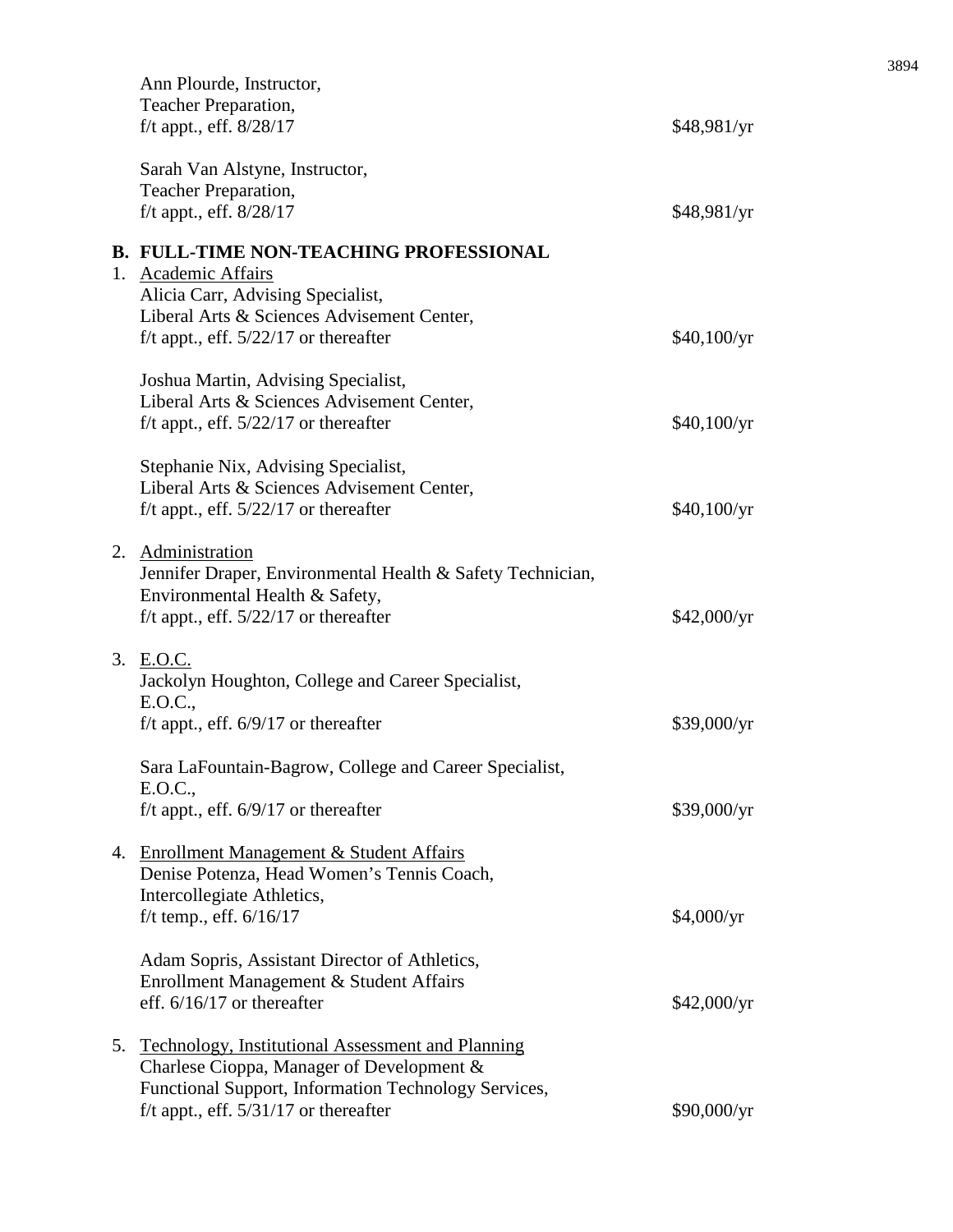# **C. PART-TIME FACULTY**

| 1. Academic Affairs<br>David Hansen, Instructor,<br>Community & Professional Education,<br>$p/t$ appt., eff. $6/1/17$ or thereafter                                                                        | \$40.00/hr |
|------------------------------------------------------------------------------------------------------------------------------------------------------------------------------------------------------------|------------|
| 2. Schools of Business and Engineering & Industrial Technologies<br>Nathan Coryea, Instructor,<br>Automotive, Manufacturing & Electrical Engineering Technologies,<br>p/t appt., eff. 8/28/17              | \$1113/sch |
| D. PART-TIME NON-TEACHING PROFESSIONAL<br>1. Academic Affairs<br>Mary Blanchard, Counselor,<br>Community and Professional Education (Kids on Campus Programs),<br>$p/t$ appt., eff. $6/6/17$ or thereafter | \$9.70/hr  |
| Matthew Breton, Assistant Coach,<br>Community and Professional Education (Kids on Campus Programs),<br>$p/t$ appt., eff. $6/6/17$ or thereafter                                                            | \$175/wk   |
| Maxim Couillard, Counselor,<br>Community and Professional Education (Kids on Campus Programs),<br>$p/t$ appt., eff. $6/6/17$ or thereafter                                                                 | \$9.70/hr  |
| Christopher Eaton, Assistant Coach,<br>Community and Professional Education (Kids on Campus Programs),<br>$p/t$ appt., eff. $6/6/17$ or thereafter                                                         | \$175/wk   |
| Kaitlyn Kern, Counselor,<br>Community and Professional Education (Kids on Campus Programs),<br>$p/t$ appt., eff. $6/6/17$ or thereafter                                                                    | \$9.70/hr  |
| Kristin Komazenski, Kids on Campus Instructor,<br>Community & Professional Education,<br>$p/t$ appt., eff. $6/16/17$ or thereafter                                                                         | \$30.00/hr |
| Matthew LaHera, Counselor,<br>Community and Professional Education (Kids on Campus Programs),<br>$p/t$ appt., eff. $6/6/17$ or thereafter                                                                  | \$9.70/hr  |
| Teresa Monahan, Counselor,<br>Community and Professional Education (Kids on Campus Programs),<br>$p/t$ appt., eff. $6/6/17$ or thereafter                                                                  | \$9.70/hr  |
| Jordan Rinaldi, Counselor,<br>Community and Professional Education (Kids on Campus Programs),<br>$p/t$ appt., eff. $6/6/17$ or thereafter                                                                  | \$9.70/hr  |
| Etana Morris, Counselor,<br>Community and Professional Education (Kids on Campus Programs),<br>$p/t$ appt., eff. $6/6/17$ or thereafter                                                                    | \$9.70/hr  |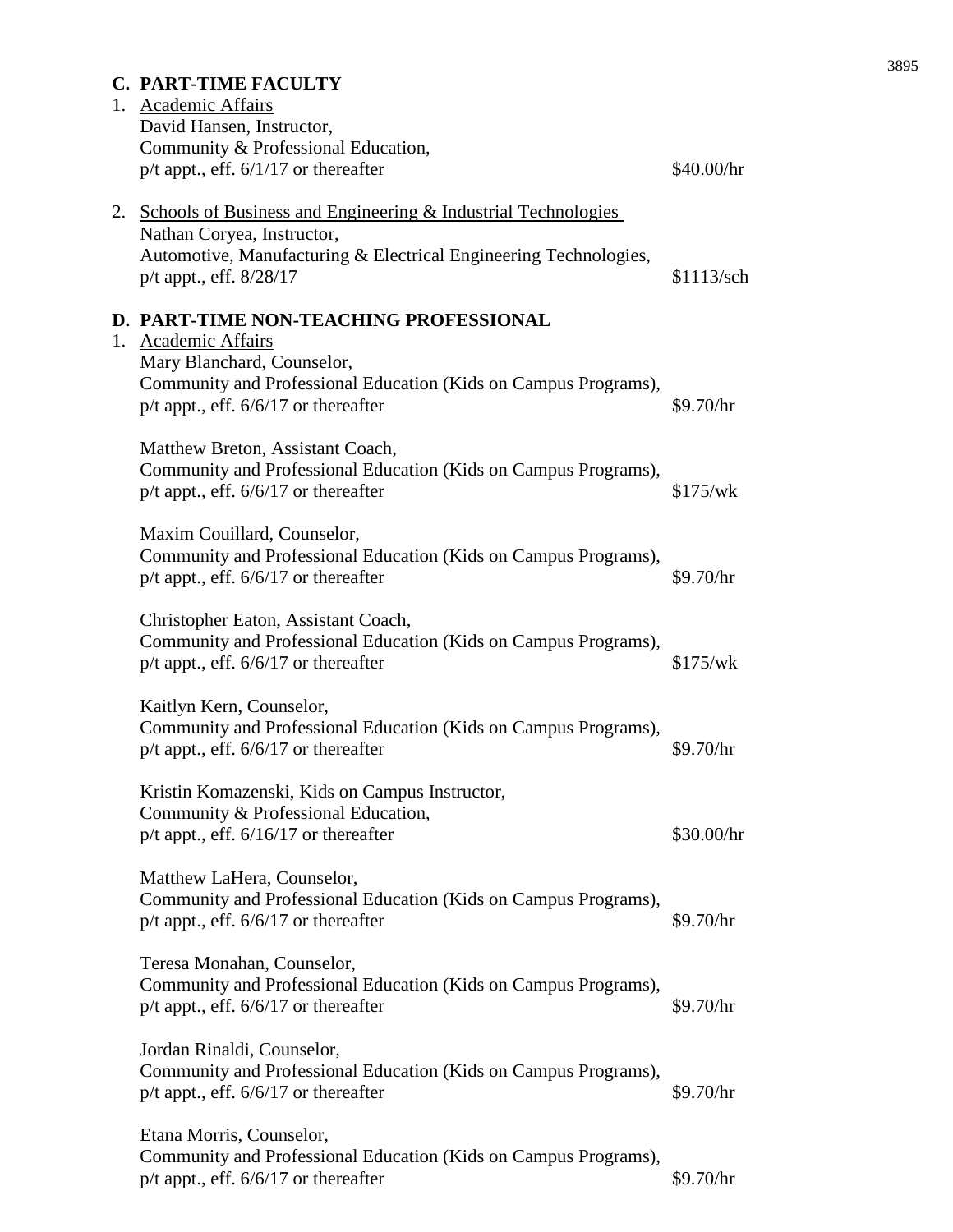|    | Madison Scott, Counselor,<br>Community and Professional Education (Kids on Campus Programs),<br>$p/t$ appt., eff. $6/6/17$ or thereafter                                                       | \$9.70/hr    |
|----|------------------------------------------------------------------------------------------------------------------------------------------------------------------------------------------------|--------------|
|    | Robert VanHoesen, Assistant Coach,<br>Community and Professional Education (Kids on Campus Programs),<br>$p/t$ appt., eff. $6/6/17$ or thereafter                                              | \$175/wk     |
|    | Samuel Walczyk, Counselor,<br>Community and Professional Education (Kids on Campus Programs),<br>$p/t$ appt., eff. $6/6/17$ or thereafter                                                      | \$9.70/hr    |
|    | Nicole Weiss, Kids on Campus Instructor,<br>Community & Professional Education,<br>$p/t$ appt., eff. $6/16/17$ or thereafter                                                                   | \$30.00/hr   |
| 1. | E. NON-INSTRUCTIONAL EMPLOYEES/CLASSIFIED STAFF<br>Administration<br>Joshua Palmer, Motor Equipment Operator Light,<br>Physical Plant,<br>f/t appt., eff. $5/16/17$ or thereafter              | \$13.8005/hr |
| 2. | School of Liberal Arts & Sciences<br>Michelle Paige, Program Assistant Academics II,<br>Criminal Justice, Forensic Science & Public Administration,<br>prov. appt., eff. 6/19/17 or thereafter | \$15.4588/hr |
|    | <b>F. RESIGNATIONS</b><br>1. David Clickner, Interim Assistant to the Vice President for Academic Affairs, eff.<br>6/30/17                                                                     |              |
| 2. | Jarret Farrell, Assistant Men's Soccer Coach, Intercollegiate Athletics, eff. 5/29/17                                                                                                          |              |

3. Lawrence Snyder, Interim Assistant Athletic Director, Enrollment Management and Student Development, eff. 5/21/17

# **G. RETIREMENTS**

- 1. Carolyn G. Curtis, Vice President for Academic Affairs, eff. 10/13/17
- 2. Donald C. Frament, Associate Professor, Learning Assistance Center and Testing Office, eff. 8/5/17

# **H. ADVISORY COMMITTEE APPOINTMENTS**

1. Respiratory Care Lawrence N. Dack

# **I. UNPAID LEAVES OF ABSENCE**

- 1. Ashley Rainey, Program Assistant. Registrar, six weeks following Maternity Leave
- 2. Lindsey St. Clair, Advising Specialist, Liberal Arts & Sciences/Advisement Tracks, eff. 6/15/17 -11/1/17

# **J. HVCC MONTHLY FINANCIAL REPORTS**

- 1. Current Unrestricted Fund Revenues & Expenditures, period ending 5/31/17
- 2. Grant Expenditures by Object, periods ending 5/31/17